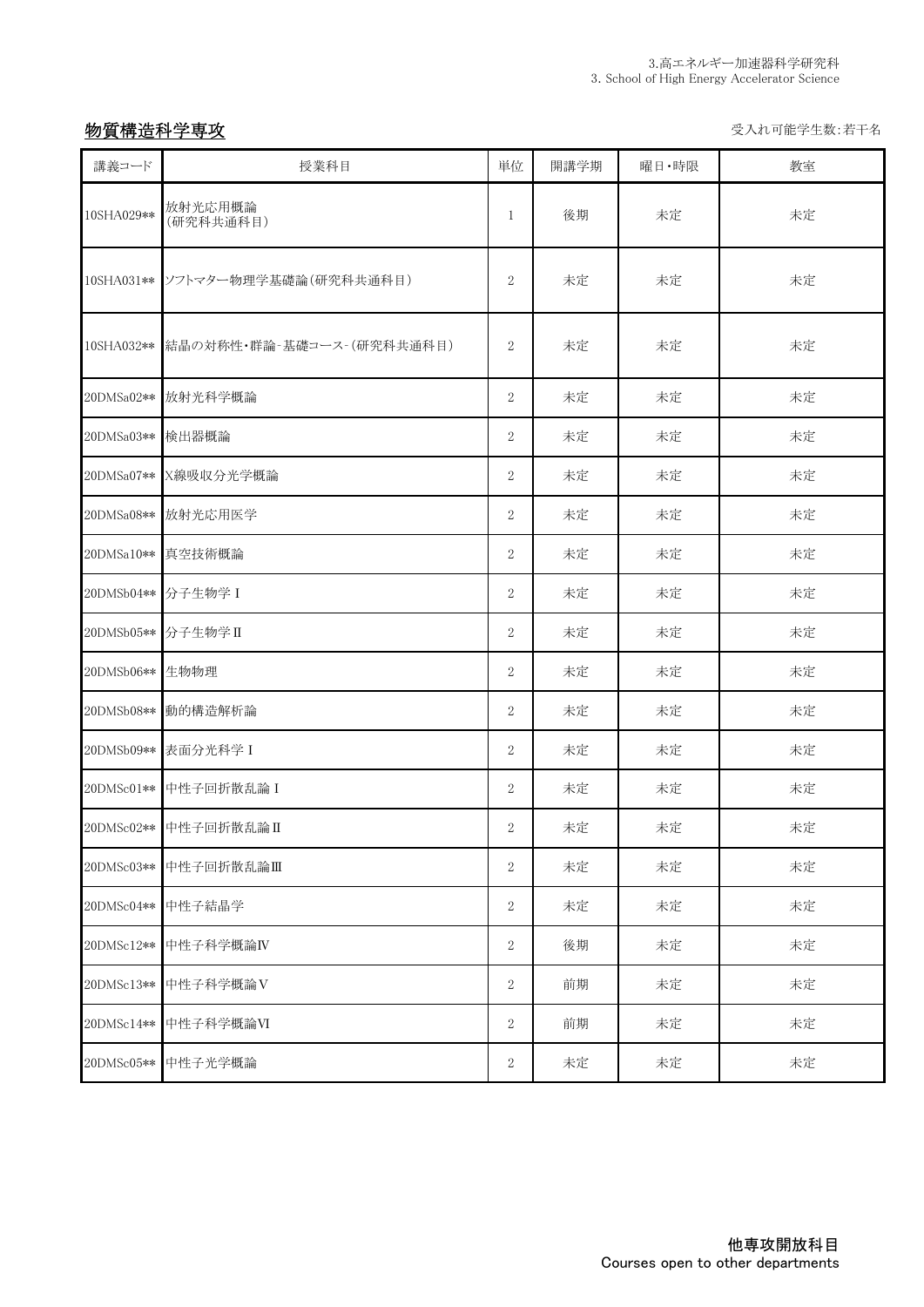## 物質構造科学専攻 そうしゃ しょうしゃ しょうしゃ しゅうしゃ かいしゃ かいしゅう かいじゅつ 受入れ可能学生数:若干名

| 講義コード             | 授業科目                                                                                                                                                                                                           | 単位             | 開講学期 | 曜日・時限 | 教室 |  |  |
|-------------------|----------------------------------------------------------------------------------------------------------------------------------------------------------------------------------------------------------------|----------------|------|-------|----|--|--|
| 20DMSc07** ミュオン科学 |                                                                                                                                                                                                                | $\overline{2}$ | 未定   | 未定    | 未定 |  |  |
|                   | 20DMSc08** ミュオン物性科学                                                                                                                                                                                            | 2              | 未定   | 未定    | 未定 |  |  |
|                   | 【備考】<br>・上記の授業科目について、本専攻において受講する学生がいない場合は、他大学院の学生、または総研大<br>他研究科の学生から受講希望があっても開講しない場合があるので、履修にあたっては事前に必ず下記<br>連絡先へ問い合わせること。<br>連絡先 : 高エネルギー加速器研究機構 研究協力課 大学院教育係 (kyodo2@mail.kek.jp)<br>・曜日・時限・教室等詳細については、要問合せ |                |      |       |    |  |  |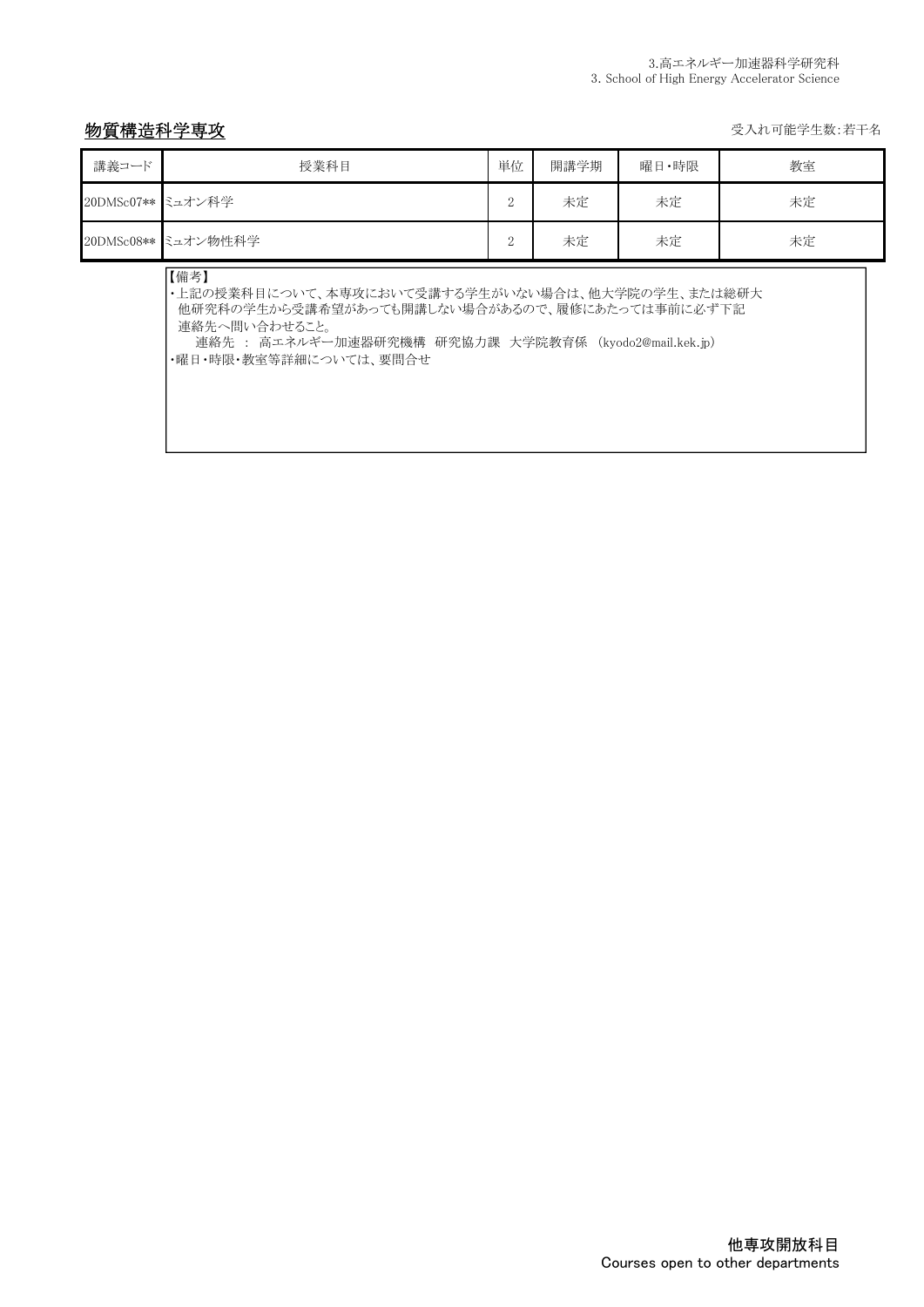## **Department of Materials Structure Science** Number of students allowed: a few

| Course Code | Subject                                                                                                                             | Credit           | Term      | Day & Period | Location  |
|-------------|-------------------------------------------------------------------------------------------------------------------------------------|------------------|-----------|--------------|-----------|
| 10SHA029**  | Basis and application of synchrotron radiation<br>(Common Specialized Subjects of the School of High<br>Energy Accelerator Science) | 1                | 2nd Half  | Undecided    | Undecided |
| 10SHA031**  | Soft Condensed Matter Physics<br>(Common Specialized Subjects of the School of High<br>Energy Accelerator Science)                  | $\overline{2}$   | Undecided | Undecided    | Undecided |
| 10SHA032**  | Introduction to Symmetry and Space group<br>(Common Specialized Subjects of the School of High<br>Energy Accelerator Science)       | $\overline{2}$   | Undecided | Undecided    | Undecided |
| 20DMSa02**  | Introduction to Synchrotron Radiation Science                                                                                       | 2                | Undecided | Undecided    | Undecided |
| 20DMSa03**  | Fundamentals and applications of detectors                                                                                          | 2                | Undecided | Undecided    | Undecided |
| 20DMSa07**  | X-ray Absorption Spectroscopy for Materials and<br>Chemistry                                                                        | $\overline{2}$   | Undecided | Undecided    | Undecided |
| 20DMSa08**  | Medical Application of Synchrotron Radiation                                                                                        | $\sqrt{2}$       | Undecided | Undecided    | Undecided |
| 20DMSa10**  | Fundamentals and Applications of Vacuum Technology                                                                                  | 2                | Undecided | Undecided    | Undecided |
| 20DMSb04**  | Molecular Biology I                                                                                                                 | $\sqrt{2}$       | Undecided | Undecided    | Undecided |
| 20DMSb05**  | Molecular Biology II                                                                                                                | 2                | Undecided | Undecided    | Undecided |
| 20DMSb06**  | Synchrotron Radiation Biophysics                                                                                                    | 2                | Undecided | Undecided    | Undecided |
| 20DMSb08**  | Dynamic Aspects of Materials Structure                                                                                              | $\sqrt{2}$       | Undecided | Undecided    | Undecided |
| 20DMSb09**  | Synchrotron Radiation Surface Spectroscopy I                                                                                        | $\sqrt{2}$       | Undecided | Undecided    | Undecided |
| 20DMSc01**  | Neutron Diffraction and Scattering I                                                                                                | 2                | Undecided | Undecided    | Undecided |
|             | 20DMSc02 ** Neutron Diffraction and Scattering II                                                                                   | $\overline{2}$   | Undecided | Undecided    | Undecided |
| 20DMSc03**  | Neutron Diffraction and Scattering III                                                                                              | $\sqrt{2}$       | Undecided | Undecided    | Undecided |
| 20DMSc04**  | Neutron Crystallography                                                                                                             | 2                | Undecided | Undecided    | Undecided |
| 20DMSc12**  | Introduction to Neutron Science IV                                                                                                  | $\overline{2}$   | 2nd Half  | Undecided    | Undecided |
| 20DMSc13**  | Introduction to Neutron Science V                                                                                                   | $\boldsymbol{2}$ | 1st Half  | Undecided    | Undecided |
| 20DMSc14**  | Introduction to Neutron Science VI                                                                                                  | $\boldsymbol{2}$ | 1st Half  | Undecided    | Undecided |
| 20DMSc05**  | Fundamentals of Neutron Optics                                                                                                      | $\overline{2}$   | Undecided | Undecided    | Undecided |